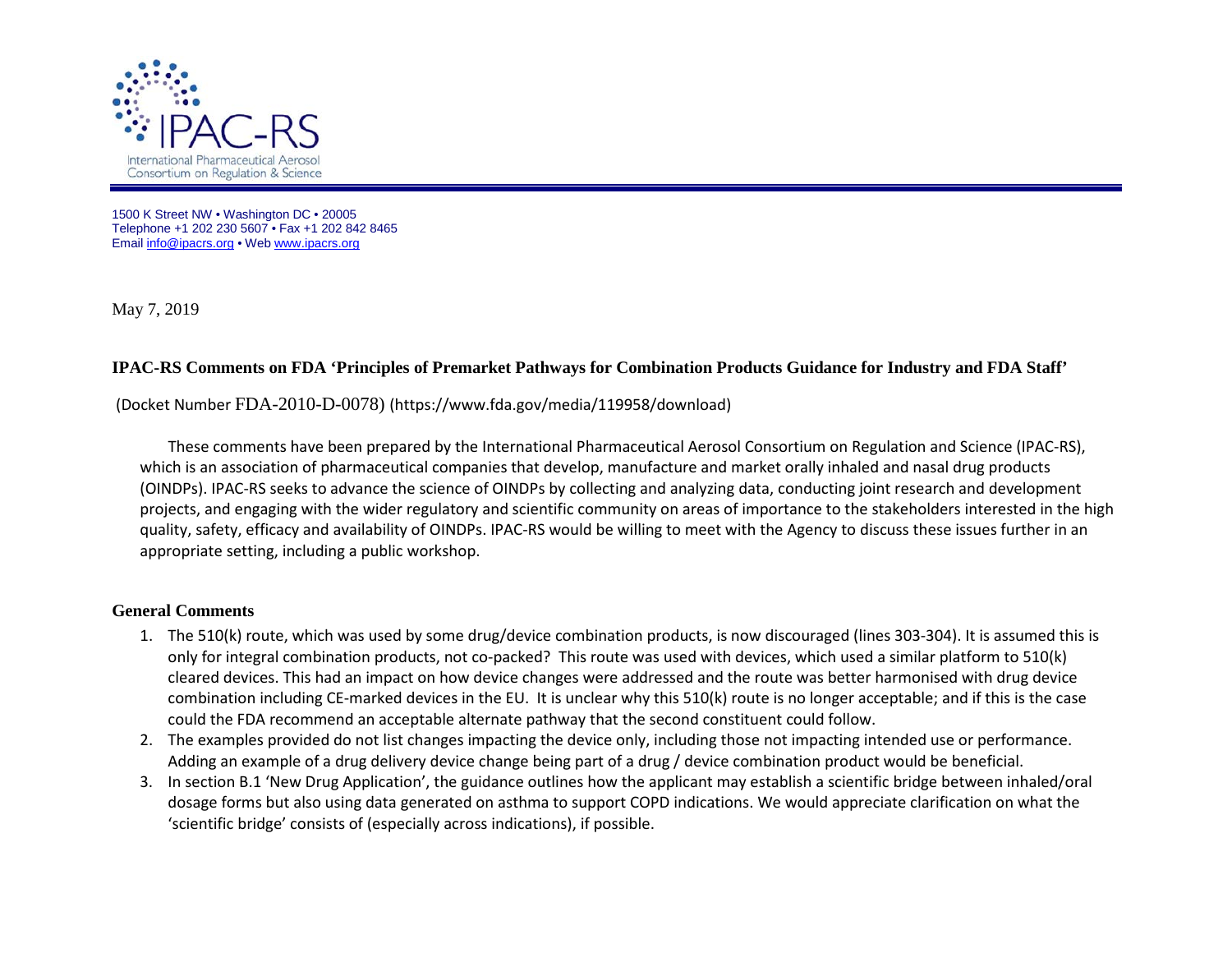## **Specific Comments:**

| Page, Line or<br>Section of the<br>Document | Original Language                                                                                          | Proposed Changed Language                                                                                                                                                                                                                                                                                                                                                                     | Justification of Proposed Change                                                                                                                                                                                                                                                                                                                                                                                                                                                                                                                                                                                                                                                                                                                                                                 | Importance of the<br>comment (critical<br>regular or minor) |
|---------------------------------------------|------------------------------------------------------------------------------------------------------------|-----------------------------------------------------------------------------------------------------------------------------------------------------------------------------------------------------------------------------------------------------------------------------------------------------------------------------------------------------------------------------------------------|--------------------------------------------------------------------------------------------------------------------------------------------------------------------------------------------------------------------------------------------------------------------------------------------------------------------------------------------------------------------------------------------------------------------------------------------------------------------------------------------------------------------------------------------------------------------------------------------------------------------------------------------------------------------------------------------------------------------------------------------------------------------------------------------------|-------------------------------------------------------------|
| Line $340 - 341$                            | such as an inhaler<br>copackaged with a novel<br>corticosteroid for treatment<br>of asthma.                | such as a novel corticosteroid for asthma<br>delivered via inhalation. The drug-device<br>combination product may, for example, be<br>an inhalation aerosol (also known as<br>metered dose inhaler) or inhalation powder<br>(also known as dry powder inhaler). These<br>products consist of a drug formulation and<br>a device constituent part (also known as<br>the drug delivery system). | Term 'inhaler' is not defined. Utilized<br>definitions within FDA Draft<br>Guidance MDI and DPI - Quality<br>Considerations (April 2018),<br>sentences have been refined.<br>Sentence starting with "The drug-<br>device combination" sourced from<br>MDI/DPI guidance lines 16-18.<br>Sentence starting with "These<br>products consist of" sourced from<br>IPAC-RS comments for the lines of<br>59-66, 87-89 & 226-230 of the<br>MDI/DPI guidance.<br>Determination of single entity or co-<br>packaged in these product types is not<br>critical to the theme of the paragraph.<br>Co-packaged may yield additional<br>requirements not feasible without a<br>device registration which has not been<br>a topic in the Agency's previous<br>communications on inhalation dosage<br>forms. $1$ | Regular                                                     |
| Line $344$                                  | "combination product<br>composed of the<br>corticosteroid formulated<br>for inhalation and an<br>inhaler." | "drug-device combination product<br>(inhalation aerosol or inhalation powder)<br>consisting of the drug formulation<br>containing the corticosteroid and the<br>device constituent part."                                                                                                                                                                                                     | Adopted language and definitions<br>from lines $16-18$ and $59-71$ of the<br>MDI/DPI guidance referenced above.                                                                                                                                                                                                                                                                                                                                                                                                                                                                                                                                                                                                                                                                                  | Regular                                                     |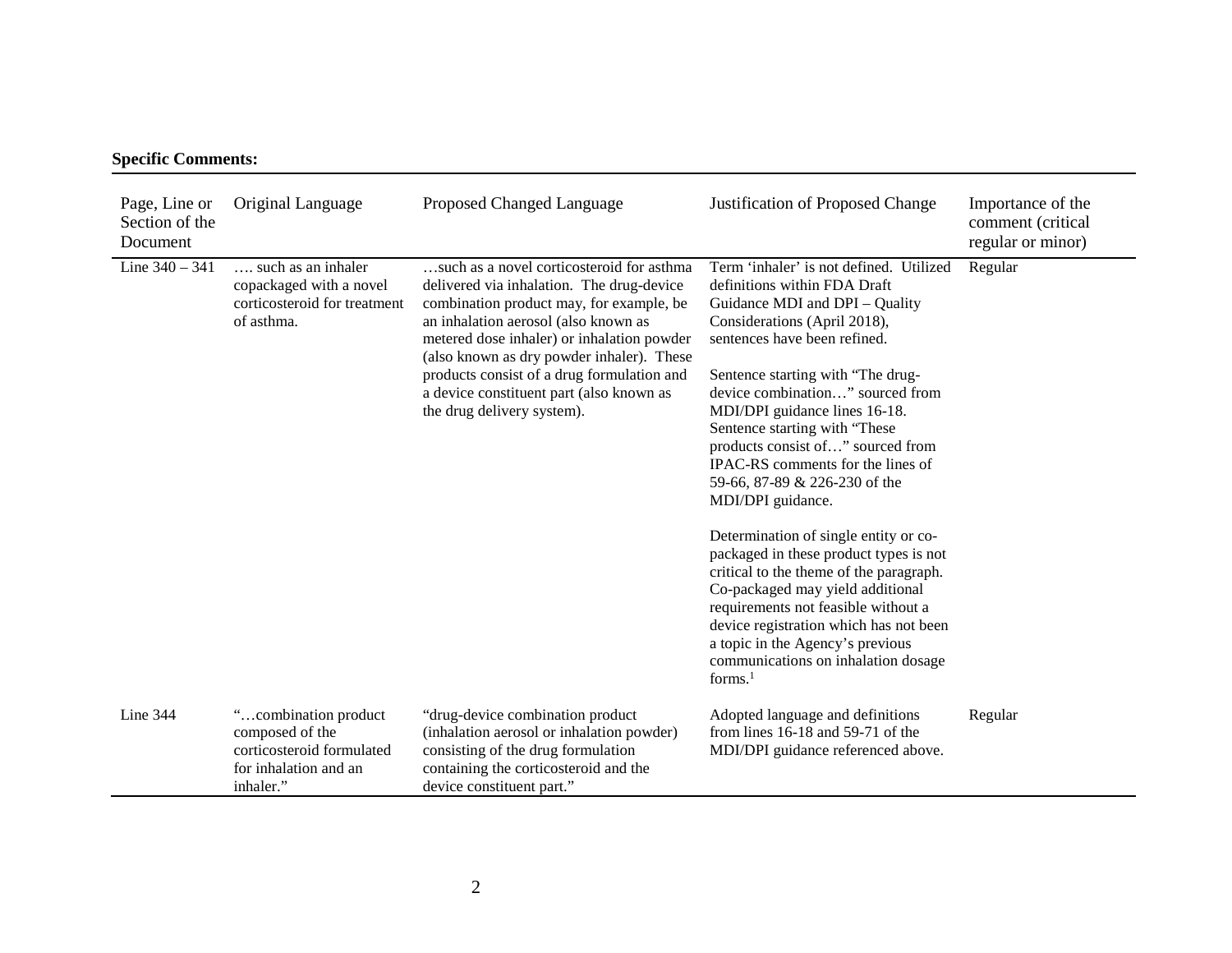| Line 351      | "upon FDA's NDA<br>approval of an<br>inhaler/corticosteroid<br>combination product"                                                                                                                                                           | "upon FDA's NDA approval of a drug-<br>device combination product containing the<br>corticosteroid"                                                                                                                                                                                                                                                                                                                                                                                                                                               | Aligned terminology with<br>recommendations for lines 340-341<br>and 344.                                                                                                                                                                                                                                                                                                                                                                                                                                                                                                                                                                                                                                                                                                                                                                                                                                                                                                                                                                                 | Regular |
|---------------|-----------------------------------------------------------------------------------------------------------------------------------------------------------------------------------------------------------------------------------------------|---------------------------------------------------------------------------------------------------------------------------------------------------------------------------------------------------------------------------------------------------------------------------------------------------------------------------------------------------------------------------------------------------------------------------------------------------------------------------------------------------------------------------------------------------|-----------------------------------------------------------------------------------------------------------------------------------------------------------------------------------------------------------------------------------------------------------------------------------------------------------------------------------------------------------------------------------------------------------------------------------------------------------------------------------------------------------------------------------------------------------------------------------------------------------------------------------------------------------------------------------------------------------------------------------------------------------------------------------------------------------------------------------------------------------------------------------------------------------------------------------------------------------------------------------------------------------------------------------------------------------|---------|
| Lines 352-353 | "approval of a<br>combination product<br>consisting of the same<br>corticosteroid combined<br>with an inhaler for<br>treatment of chronic<br>obstructive pulmonary<br>disease."                                                               | "approval of a drug-device combination<br>product containing the same corticosteroid<br>for treatment of chronic obstructive<br>pulmonary disease."                                                                                                                                                                                                                                                                                                                                                                                               | Aligned terminology with<br>recommendations for lines 340-341,<br>344 and 351. Removed redundant and<br>undefined term "combined with an<br>inhaler" due to specifying drug-device<br>combination product early in sentence.                                                                                                                                                                                                                                                                                                                                                                                                                                                                                                                                                                                                                                                                                                                                                                                                                              | Regular |
| Lines 377-379 | "ANDAs for drug-led<br>combination product<br>should also include<br>sufficient information to<br>demonstrate that the non-<br>lead constituent part is<br>compatible for use with the<br>final formulation of the<br>drug constituent part." | Please change the footnote to incorporate<br>reference to line numbers of the cited draft<br>guidance or clarify this statement is<br>applicable to the CMC recommendations<br>specified within the stated guidance.<br>Alternatively, change the sentence at lines<br>377-379 to the following "ANDAs for<br>drug-led combination product should also<br>include sufficient information to support<br>the analysis of the proposed user interface<br>for the generic combination product when<br>compared to the user interface for the<br>RLD." | The referenced guidance (37) within<br>the footnote discusses primarily<br>Comparative Analysis and Related<br><b>Comparative Use Human Factors</b><br>Studies. There is a brief section in the<br>cited human factors guidance<br>regarding CMC requirements. Lines<br>109-111 of the cited human factors<br>guidance state the delivery device<br>constituent part should be shown to be<br>compatible for use with the final<br>formulation of the drug constituent<br>part through appropriate studies<br>(referring to CMC studies).<br>The use of the words 'compatible for<br>use with the final formulation' in<br>association with the human factors<br>guidance is in conflict with the<br>statement at line 102 of the HF<br>guidance. "the recommendations in<br>this guidance generally focus on the<br>analysis of the proposed user interface<br>for the generic combination product<br>when compared to the user interface<br>for the RLD and are not intended to<br>address all of the information<br>necessary to support approval of a |         |